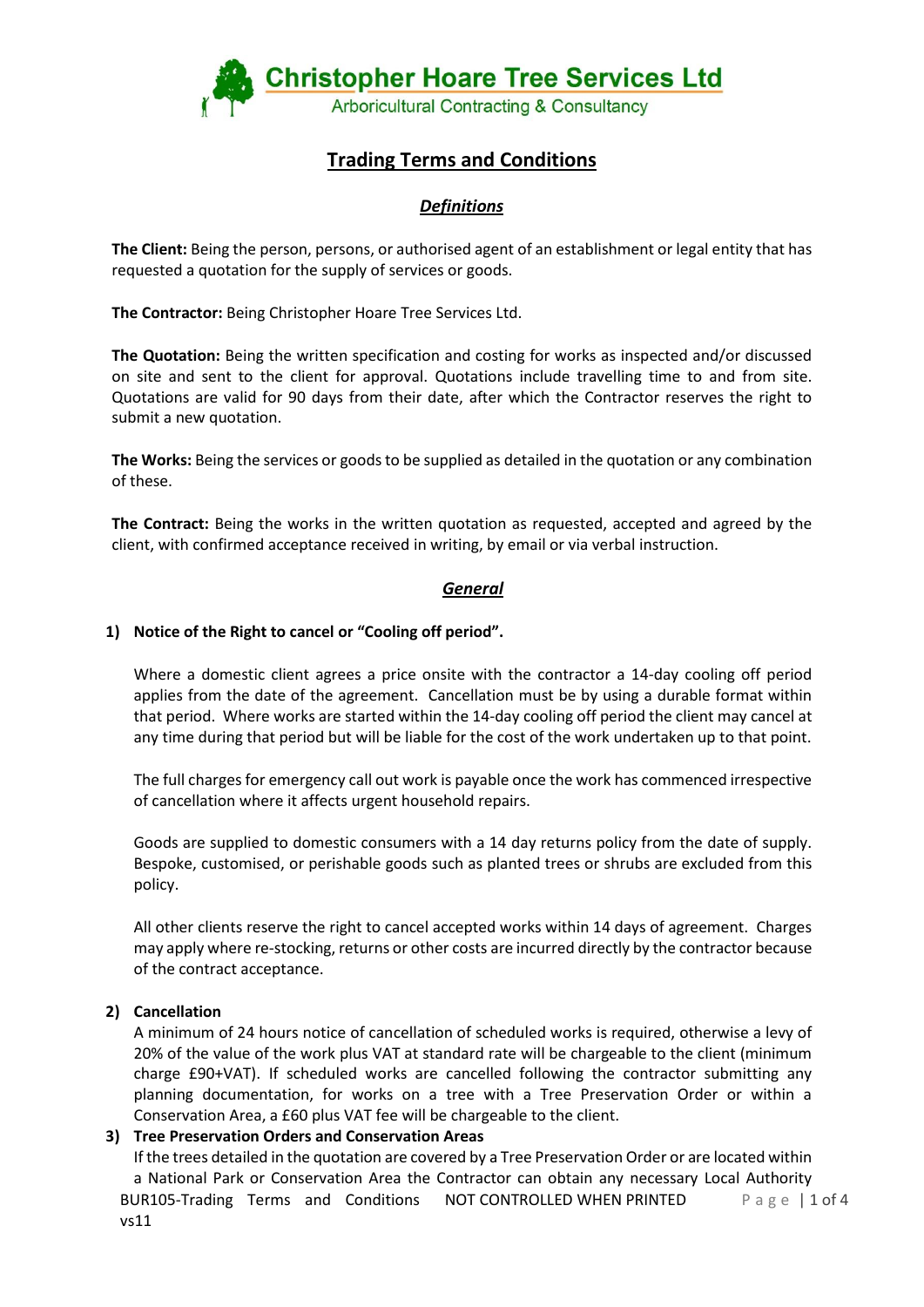consent for works on acceptance of the quotation contract terms. Where the client obtains their own consent from a Local Authority, the Contractor reserves the right to charge for lost time if the client has not obtained correct permissions and made the original or copies of said consent available to the Contractor.

#### **4) Private Covenant and Collateral Warranty**

Disclosure of private covenant or legal obligations that apply to the contract shall be the responsibility of the client and liability shall not attach to the contractor for a breach of any such obligations where it is not reasonably disclosed or other explicitly accepted by the contractor.

No collateral warranty or letters of assurance will be provided by CHTS.

#### **5) Tree Works**

All tree works will be undertaken with respect to the relevant section of the British Standard *BS3998: "Tree Work Recommendations"* wherever possible unless specified otherwise. Dimensions specified are approximate and, wherever possible, will be to the nearest appropriate pruning point.

#### **6) Insurance**

All work carried out by the Contractor is covered by full Third Party and Public Liability Insurance for damage to persons or property that may result in the implementation of the Contract. The Contractor is also covered for Professional Indemnity Insurance (up to £1 million.)

#### **7) Additional Works**

If variations or additional works which are outside of the original quotation are requested by the client whilst operatives are on site, then additional costs may be agreed on site at the discretion of the operative, and signed in confirmation by the client on the work sheet, or via an exchange of email with a surveyor or company manager. The Contractor reserves the right to refuse any additional works outside of the agreed contract without undertaking further site inspections and providing a new quotation.

#### **8) Emergency Call Out**

Set rates apply and are chargeable from time of instruction. These can be obtained from our office upon request.

#### **9) Neighbouring Trees**

Where works are to be carried out on trees/hedges/fences etc. belonging to a neighbour of the client , and where access is required to said neighbouring property, then written consent from the neighbour will be required prior to starting. Where works carried out on trees/hedges/fences etc belonging to a neighbour of the client that do not necessitate access to the neighbouring property there may be no need for written consent, but it is deemed prudent to inform the neighbour of proposed works where practicable, and in any event cuttings should be offered back to said owner of the tree / hedge. This term is the sole responsibility of the client. If operatives of the contractor are refused entry to a neighbouring property where the client has not obtained written consent, the client will be charged as per the 'cancellation' term.

#### **10) Parking**

If Contractors vehicles are required to park in 'Residents Parking' or "Pay and Display" bays any fees/fines incurred will be chargeable to the client + VAT.

#### **11) Weekend/Public Holiday Rate**

Works undertaken on a weekend or public holiday at the request of the client will be subject to a surcharge. Works undertaken on a Saturday will be subject to a 25% surcharge. Works undertaken on a Sunday or public holiday will be subject to a 35% surcharge. This does not apply to emergency works where other chargeable rates apply.

BUR105-Trading Terms and Conditions vs11 NOT CONTROLLED WHEN PRINTED Page | 2 of 4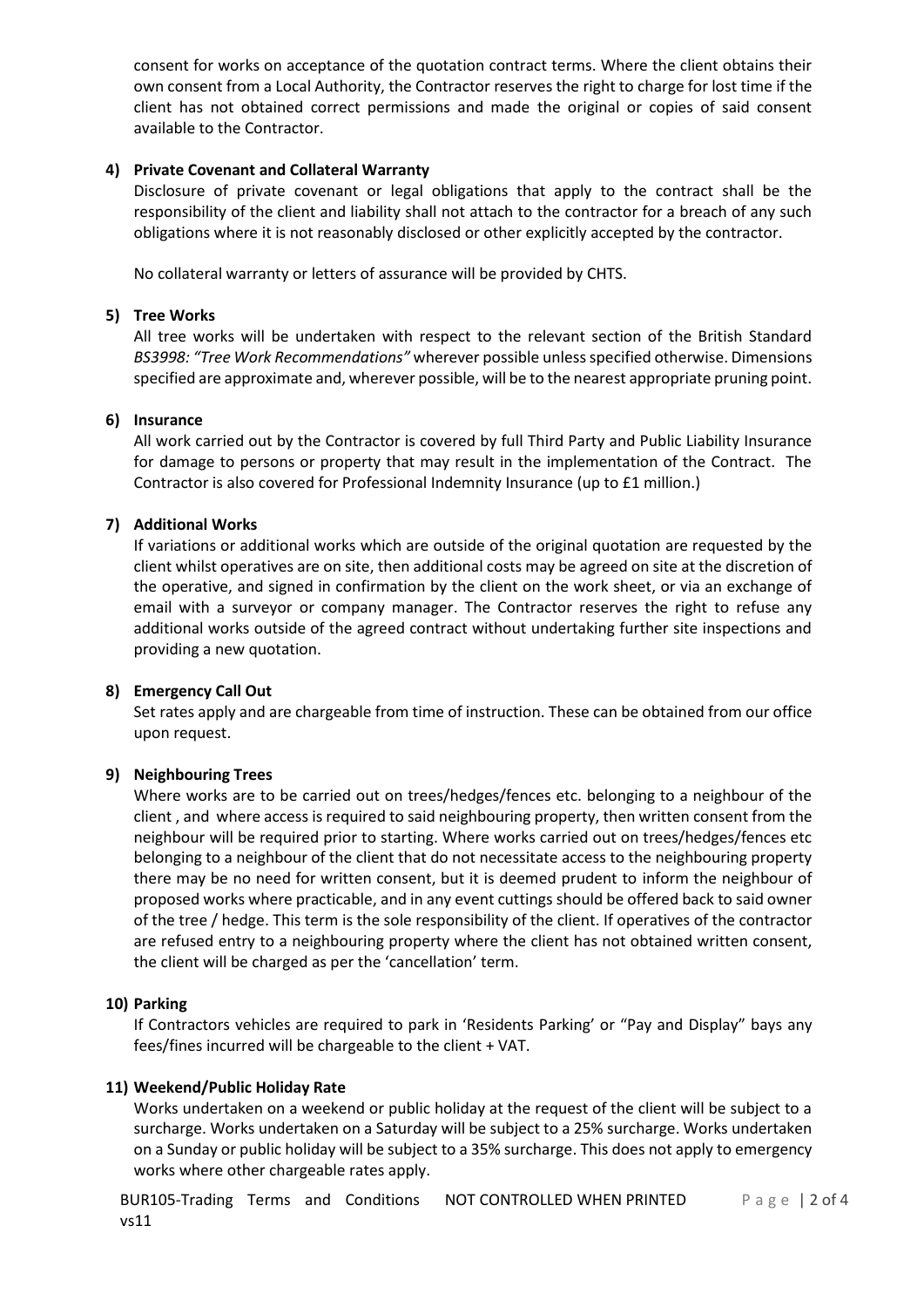### **12) Payment**

Payment is due upon the satisfactory completion of the contract, and upon immediate receipt of the invoice unless otherwise agreed in writing. Payment can be made by BACS transfer, card payment over the phone, or by cheques made payable to "Christopher Hoare Tree Services Ltd".

### **13) Late Payment**

If we do not receive payment within 14 days from the original invoice date, charges may apply and will be added to the invoice.

Where payments are not made on or before the due date, the Contractor will be entitled to charge interest at 4% above the base rate of the Bank of England for the time in which the amount remains overdue.

If we must instruct and involve a solicitor for the resolution of unpaid invoices these costs will also be recovered.

### **14) Complaints**

Any complaints or queries relating to the satisfactory completion of works must be raised with our office as soon as possible after the discovery of unsatisfactory work and at the latest within 48 hours of receipt of invoice, otherwise the contractor may not accept any claim and will reserve the right to charge additional fees for further works or site attendances.

### **15) Settlement of Disputes**

The contractor will endeavour to resolve any misunderstandings arising from contract works to the satisfaction of both parties. If amicable agreement cannot be reached between both parties then a suitable third party for mediation/resolution purposes should be sought. The Contractor anticipates that such disputes will be mediated and resolved through our membership of the government TrustMark scheme.

By law we are required to inform you that TrustMark provides an alternative dispute resolution service that would be competent to deal with your dispute.

We have chosen to participate in the TrustMark alternative dispute resolution service, and as such, should you wish to use this service, you must do so by sending an email to: Disputes@TrustMark.org.uk, by telephoning: 0333 555 0334 or by writing to TrustMark at TrustMark House, 5 Prisma Park, Berrington Way, Basingstoke, Hants, RG24 8GT.

#### **16) VAT**

VAT is applicable on all services and goods and will be charged at the prevailing respective rates for the services and /or goods supplied.

#### **17) Data Protection**

We only use your personal information for the purposes of completing our work for you. Our IT systems are secure, and we will not share your details with anyone without your permission. We will however share your details with the statutory bodies e.g. planning authority, if we need to make an application for permission or consult with them on your behalf. Please refer to our data protection policy on our website for full details.